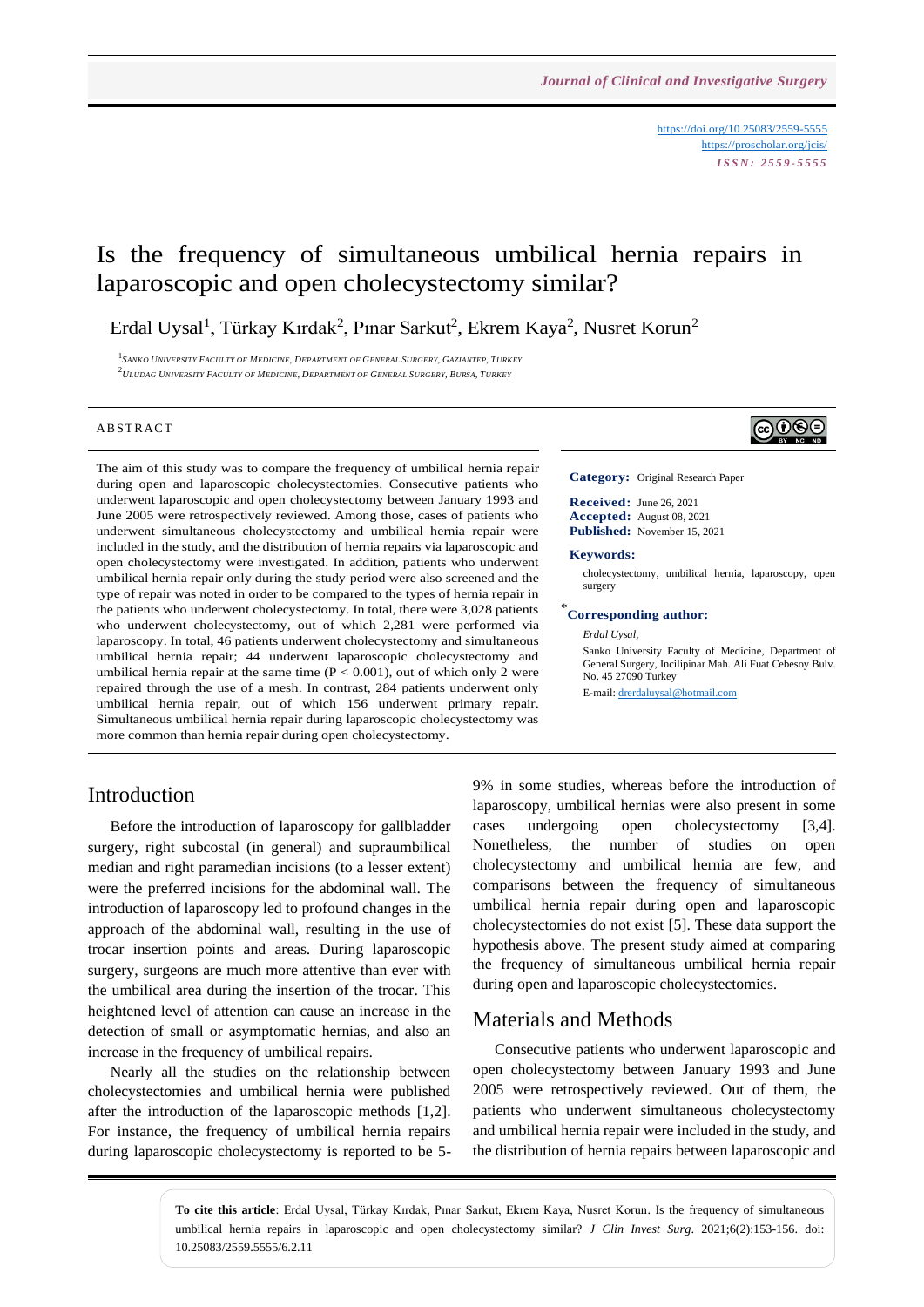open cholecystectomies were investigated. Cases in which surgery was started via laparoscopy, and then switched to open cholecystectomy were excluded from the study. The patients who underwent only umbilical hernia repair during the study period were reviewed and the type of repair was noted in order to compare it to the types of hernia repairs in the patients who underwent cholecystectomy. The study period was chosen specifically to encompass the years during which laparoscopic surgery was initiated in our surgical center, so as to include a comprehensive number of patients in order to make valid comparisons between the two patient groups. The Uludag University School of Medicine Institutional Review Board approved the study protocol.

The data were collected from the patients' files, the patients' discharge reports, and the surgical notes. The statistical analysis was performed by our institution's Department of Biostatistics by using SPSS for Windows. The level of statistical significance was set at  $P < 0.05$ .

#### Results

In total, a number of 3,028 patients underwent cholecystectomy during the study period. Laparoscopic cholecystectomy was performed in 2,281 (75.3%) of the patients. Among the 747 (24.7%) patients who underwent open cholecystectomy, a subcostal incision was performed in 672 (90%) and a median supraumbilical incision (not extending to the umbilicus) was performed in the remaining 75 (10%). Out of all the patients who underwent cholecystectomy, umbilical hernia repair was performed in 46 (1.5%); the mean  $\pm$  SE age of these 46 patients was  $52.30 \pm 1.68$  years and the male-female ratio was 16: 30.

The majority of the patients who underwent umbilical hernia repair were included in the laparoscopic cholecystectomy group ( $n = 44$  [1.9%]) ( $P < 0.001$ ), (Table 1). The Chi-square trend analysis showed that there was no significant increase nor decrease in the frequency of hernia repairs from January 1993 to June 2005 ( $P > 0.05$ ). Out of the 46 patients who underwent umbilical hernia repair during cholecystectomy, only 2 (4.3%) were treated using a patch, whereas the remaining patients underwent primary repair. The two patients treated using a patch were included in the laparoscopic cholecystectomy group. None of the patients had early complications following hernia repair during surgery. In contrast, during the study period, a number of 284 patients underwent umbilical hernia repair without cholecystectomy, out of which 156 (55%) were treated via primary repair (Table 2).

The patients who underwent open cholecystectomy were divided into 2 subgroups: cholecystectomy via subcostal incision and cholecystectomy via median incision. The 2 subgroups were compared to the patients who underwent laparoscopic cholecystectomy. Umbilical hernia repair was performed in only 1 (1.3%) of the 75 patients who underwent open cholecystectomy via median supraumbilical incision, whereas umbilical hernia repair was performed in 44 (1.9%) of the 2,281 patients who underwent laparoscopic cholecystectomy (Table 3). There were no significant differences in the hernia repair rates according to the incision site  $(P > 0.05)$ .

Two patients who underwent surgery due to acute cholecystitis underwent simultaneous open cholecystectomy and umbilical hernia repair; a supraumbilical median incision was performed in one of these patients and a subcostal incision was performed in the other. Surgery was performed electively in all the patients who underwent laparoscopic cholecystectomy and hernia repair.

| Table 1. Patients with cholecystectomy<br>and<br>simultaneous umbilical hernia repair |                                              |                                     |            |  |  |  |
|---------------------------------------------------------------------------------------|----------------------------------------------|-------------------------------------|------------|--|--|--|
|                                                                                       | Laparoscopic<br>Cholecystectomy<br>(n: 2281) | Open<br>Cholecystectomy<br>(n: 747) | P          |  |  |  |
| Hernia<br>repair,<br>$n(\%)$                                                          | 44 (1.9)                                     | 2(0.03)                             | 0.001<br>∗ |  |  |  |
| * Fisher's exact test                                                                 |                                              |                                     |            |  |  |  |

**Table 2**. Patients with umbilical hernia treated with primary or graft repair

|                   | Laparoscopic<br>Cholecystectomy<br>n(%) | Open<br>Cholecystectomy<br>$n(\%)$ | Hernia<br>repair<br>only<br>$n$ (%) |  |  |
|-------------------|-----------------------------------------|------------------------------------|-------------------------------------|--|--|
| Primary<br>repair | 42 (95.4)                               | 2(4.3)                             | 156(55)                             |  |  |
| Graft<br>repair   | 2(4.6)                                  | $\theta$                           | 128 (45)                            |  |  |
| Total             | 44                                      | 2                                  | 284                                 |  |  |

|                  | Laparascopic<br>Cholecystectomy | Open Cholecystectomy       |                                |       |
|------------------|---------------------------------|----------------------------|--------------------------------|-------|
|                  |                                 | Median<br>incision<br>n:75 | Subcostal<br>incision<br>n:672 | p*    |
| Hernia<br>repair | 44(1.9%)                        | $1(1.3\%)$                 | $1(0.15\%)$                    | >0.05 |
| *Z test          |                                 |                            |                                |       |

#### Discussion

Earlier studies report that only 16% of the patients who undergo simultaneous hernia repair during laparoscopic cholecystectomy are symptomatic and that most of them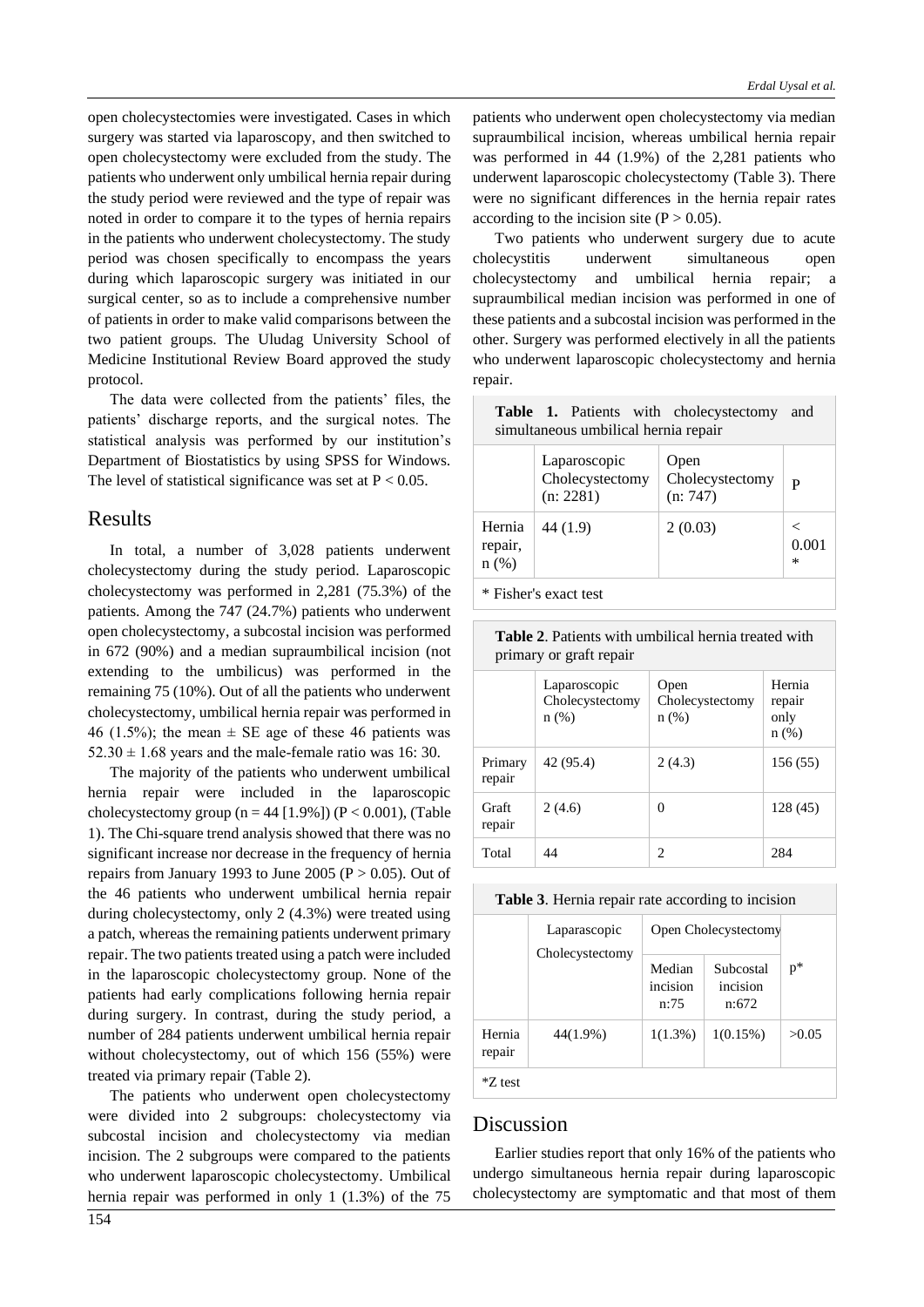are unaware of the fascial defect [6]. Similarly, nearly 50% of the patients with ventral hernia have an occult hernia that cannot be detected via clinical examinations, but which can only be confirmed via laparoscopic exploration [7]. In addition, Ramachandran et al. reported that the incidence of fascial defects was 18% in the patients who underwent laparoscopic abdominal surgery and that the defect was asymptomatic in 43.5% of the cases [8]. On the other hand, some small hernias that could not be detected prior to surgery were detected during the development of pneumoperitoneum [6]. These findings indicate that some umbilical hernias cannot be detected during the preoperative period in asymptomatic patients.

In general, right subcostal, supraumbilical, and median incisions are the abdominal wall incisions of choice in patients undergoing open cholecystectomy; usually, these incisions do not include the umbilicus. In contrast, during the laparoscopic procedures, the umbilicus is the preferred region for the placement of the trocar in the abdomen, rendering it a point of major attention for surgeons, which might increase the probability of detecting small, asymptomatic hernias that cannot be discerned before surgery, resulting in a higher frequency of repair during the laparoscopic procedures. In the present study, a right subcostal incision was performed in 90% of the open cholecystectomies, which might have resulted in fascial defects in the umbilical region, thus being overlooked. The significantly higher number of hernia cases repaired during laparoscopic cholecystectomy  $(n = 44)$  than during open cholecystectomy  $(n = 2)$  supports this hypothesis (Table 1). In fact, according to this hypothesis, the umbilical hernia detection and repair rates in the patients who underwent open cholecystectomy via median incision were expected to be similar, and the hernia repair rate in patients who underwent cholecystectomy via subcostal incision were expected to be lower. Nonetheless, there was no significant difference in the hernia repair rates between the patients who underwent laparoscopic cholecystectomy and open cholecystectomy (via subcostal incision and median supraumbilical incision) (Table 3), which might have been due to the small hernias in the umbilicus that were overlooked due to the use of median incisions during open cholecystectomy that did not reach the umbilicus.

The majority of the umbilical fascial defects repaired during laparoscopic cholecystectomy are approximately 1.5-2 cm [4,6]. As the present study was a retrospective one, the data on the size of the fascial defects in the patients who underwent cholecystectomy were not available; however, 96% of the hernias detected during open and laparoscopic cholecystectomy were repaired primarily using simple sutures, whereas 45% of the patients who underwent surgery for an umbilical hernia only during the study period were repaired by means of a synthetic patch (Table 2), which indicates that the fascial defects in the

patients with umbilical hernia who underwent cholecystectomy were small and that the fascial apertures could be repaired without the use of a graft. The defects with a 2-cm diameter can be treated via direct suture or via mesh repair, but the latter is associated with a low incidence of recurrence, which might be a minor issue in patients receiving simultaneous treatment while undergoing cholecystectomy. The higher incidence of the surgical site infection (SSI) might be a determinant criterion in performing direct repair in such patients.

A defect in the umbilical fascia can present some problems for the surgeon, including intestinal or omental injury at the port insertion site during laparoscopic surgery; therefore, it is thought that repairing an umbilical hernia during laparoscopic surgery may decrease the probability of injury [8]. Additionally, if fascial defects in the umbilical region that are detected during surgery are not repaired, the risk of postoperative port insertion site complications, including incisional hernia and intestinal obstruction, can increase [2,9]. On the other hand, it was reported that the addition of hernia repairs to laparoscopic cholecystectomy did not affect the follow-up and the treatment of the patients during the postoperative period [3]. As such, simultaneous repairs of fascial defects in the umbilical region that are detected during laparoscopic cholecystectomy are recommended [2,8].

Although Mayo repair and graft repair are the two most commonly used techniques for repairing umbilical hernias, there is a lack of consensus as to which is more effective. Currently, most surgeons and surgical centers prefer the synthetic graft technique, which facilitates tensionless hernia repair [10]. Additionally, the incidence of recurrence is reported to be higher in cases repaired without a patch than in those repaired using a patch [4]. In contrast, as previously mentioned, most umbilical fascial defects repaired during laparoscopic cholecystectomy are 1.5-2 cm; as these are small hernias, research indicates that in 90% of the cases, they can be treated simply and primarily using non-absorbable sutures [4,6].

In the present study, it is possible to assume that the frequency of umbilical fascial defects in cases treated via open cholecystectomy might be similar to that in cases treated by means of laparoscopic cholecystectomy. Thus, the prognosis of the cases might be wondered and because long-term follow-up data were not obtained, it is not possible to know if the rate of detection of umbilical hernia differed among the patients who underwent open and laparoscopic cholecystectomy; additional research may clarify if such a difference exists.

#### Conclusions

The frequency of simultaneous umbilical hernia repairs in patients who underwent laparoscopic cholecystectomy was higher than in patients who underwent open